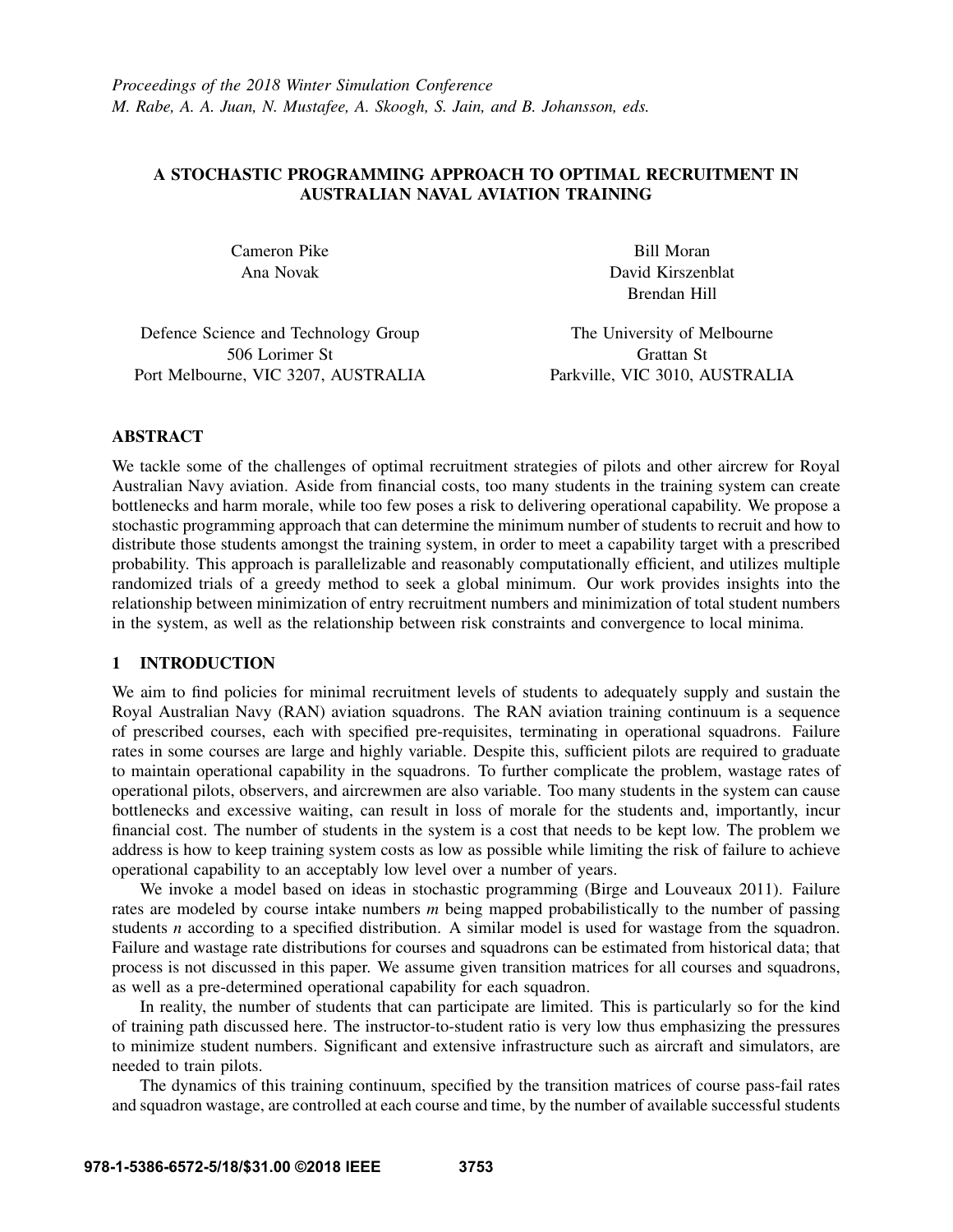from the preceding course(s). For recruitment into the initial course, it is reasonable to assume that the number available is unbounded. A later course or squadron, can only recruit from students who have passed the prerequisites (either in the immediately preceding period or at an earlier time) for that course or squadron. This number is limited by the stochastic dynamics of the previous assignment and pass rates of students. The specification of the entry recruitment numbers, and the assignment of available qualified students from previous courses into each course or squadron comprise the control variables here.

Students successfully passing a given course remain in its *buffer* until assigned to a succeeding course or squadron. While in the buffer, a student entails a cost to the system, thereby providing an incentive on the control process to keep numbers in buffers small. On the other hand, retention of some students in a buffer reduces the future risk of not having enough students available for assignment. In a sense, a buffer provides a bank or reservoir to be accessed at future times to mitigate risk.

The control process is based on the current snapshot (*state*) of the system: numbers of students in courses and buffers, and pilots in squadrons. Any proposed solution method must predict several years ahead. Its future predictions are based on unknown future pass-fail rates in the courses and wastage in the squadrons. Accordingly, the expected cost is optimized. Similarly, the number of operational pilots is a random variable dependent on wastage rates and numbers of suitably qualified students available for assignment into the squadron. The control variables are then functions  $m = \phi(n)$ : how many students *m* are assigned into the next course/squadron of the (random) number *n* of available qualified students. Optimal choice of those functions into the future is based on the current state of the system. The constraint that operational capability be achieved is treated as a *chance constraint*. At any time, the number of pilots, random variable *N*, is intended to achieve operational capability, *C*, but we can have no guarantees of this. Accordingly, we accept a certain level of risk  $\alpha > 0$ , and require that  $Pr(N \ge C) > 1 - \alpha$ . Evidently the smaller  $\alpha$  is, the harder the constraint is to achieve.

A precise formulation of the problem is given in Section 3 along with a simple example that follows on from a literature review. Then we describe a specific case that is close to that found in the RAN training continuum, the approach to its solution, and simulation results. The solution adopted here is, effectively, a greedy approach with multiple random starts to overcome the local minimum problem. Simulation results suggest that this approach is both computationally feasible and capable of finding a global minimum relatively quickly on problem sizes commensurate with the real world problem we address.

It is intended that this optimization method will be integrated with a hybrid discrete event and agentbased simulator designed to provide strategic decision support to RAN aircrew workforce planners. This simulation tool allows the RAN aircrew planners to view the transient flow of students through the continuum and perform *what-if* scenarios on changes to the training pipeline. The optimization technique described in this paper is designed to accept information about the state of the system from the simulator and determine near-optimal student recruitments and assignments that can then be enacted and played-out by the agent-based dynamics of the simulator. The speed and ease with which planners can perform *what-if* scenarios is part of the motivation to make the optimization method run as fast as possible.

## 2 LITERATURE

Many approaches toward recruitment and manpower supply optimization are centered on mixed integer linear programming methods or Markov models. Mixed integer linear programming (MILP) has proven to be a popular technique in supply chain optimization. The objective is to determine optimal values of a linear supply model constrained by linear inequalities (see, e.g., Vanderbei 1996). It is widely used, but more closely aligned with our application, Akinyele (2007) used MILP to determine an effective manpower size while incorporating global constraints such as production capacity, demand rate, and allowable time-ofoperation so as to account for differences between countries' rates of development. Mokhtari and Dadgar (2015) applied MILP alongside simulated annealing to a job-shop scheduling problem with time-varying machine failure rates.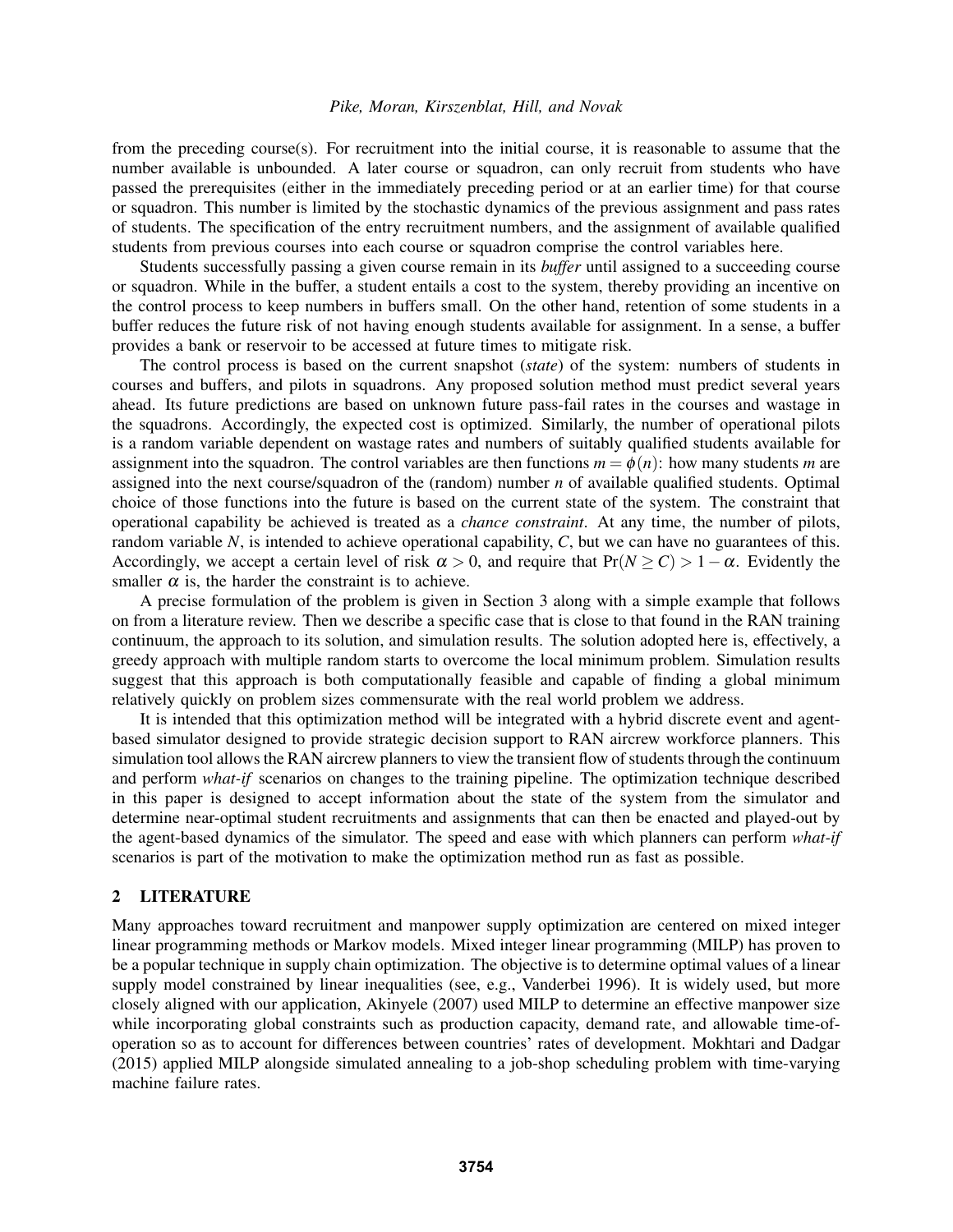In previous work, the authors successfully applied MILP to the solution of related Australian Defence Force (ADF) timetabling problems (Nguyen et al. 2018; Kirszenblat et al. 2017). To simplify these problems, the uncertainty associated with the exact number of students who pass a particular course was ignored, and pass rates were replaced by their respective means, i.e., expected values. This simplification made the problems amenable to MILP methods. In particular, we applied, on the one hand, a novel combination of a standard MILP in conjunction with a fast technique for solving inexact cover problems (Nguyen et al. 2018) and, on the other hand, MILP column generation (Kirszenblat et al. 2017).

Recruitment and manpower training have been modeled by several authors as stochastic dynamic systems using Markov models. An early development was that of Bartholomew (1971), in which basic recruitment and progression-through-training were defined as prior probabilities of being accepted into a program and progression was defined in terms of Markov transition matrices. This basic model has been applied to a large number of domains and extended to predict future horizons via Dynamic Programming (Bertsekas 2000) and to fit with required training continuum numbers (see, e.g., Mehlmann 1980). For example, Udom (2013) developed a Markov Decision Process (MDP) for optimal control of a Multi-level Hierarchical Manpower System (MHMS) dealing with departmental transfers and movement of staff through organizations. In previous work (Suvorova et al. 2018), we provided an elegant MDP solution to a toy version of the aircrew recruitment problem. In this, both MILP and Dynamic Programming approaches were explored; however, these did not solve the problem of the real Defence network in any reasonable amount of time. The work reported here arose in trying to formulate methods that are scalable to the full continuum.

Given the limitations of MILP when it comes to handling the random elements inherent to the problem, i.e. course pass rates, we choose to adopt in this paper an approach that is based on ideas in stochastic programming. Stochastic programming approaches have been applied with success to military applications, e.g., to manpower planning for the Canadian Armed Forces (Martel and Price 1981). Stochastic control methods (Bertsekas and Shreve 1996) have been utilized for controlling risk in an e-commerce warehouse staff planning problem (Wruck et al. 2016). In considering limits on the amount of risk for failing to meet capability targets, we incorporate probabilistic or chance constraints into the problem formulation (Charnes and Cooper 1963). Because of the often large search space of stochastic programming models in similar problems such as job-shop scheduling (Tavakkoli-Moghaddam et al. 2005), stochastic local search methods (Spall 2005; Hoos and Stützle 2004) are often used to obtain sufficiently good solutions to these problems.

In order to consider these stochastic elements for a scalable optimization method, the authors developed two different strategies in parallel. The first is described in this paper in Section 3 and 4. The second (Hill et al. 2018) utilizes a technique of back-filling demand from squadron targets. These targets are then dynamically chosen using Monte Carlo simulations to introduce risk into the model and to determine the required levels of recruitment and student assignment.

#### 3 PROBLEM FORMULATION

A directed graph  $G = (V, E)$  is used to describe the course structure with prerequisites. Each node is a course, and an arrow  $e \in E$  from course  $c_i$  to course  $c_j$ , means that course  $c_i$  is an immediate prerequisite of course  $c_j$ . The head and tail of an arrow  $e \in E$  are denoted by  $h(e)$  and  $t(e)$ , respectively. For simplicity, and in keeping with the particular course structure to be modeled, we assume that the graph is "layered"; that is,  $V = \bigcup_{r=0}^{R} V_{r+k}$ , where  $k \ge 1$ . Here,  $V_r$  are disjoint subsets of *V*, and for every  $e \in E$ , there exists *r* such that  $t(e) \in V_r$  and  $h(e) \in V_{r+k}$ . We will use the notation  $c_{rj}$  to mean a node at layer *r*, and  $c_r$  if there is only one such node. A further simplification that may not, ultimately, be necessary, is that every node *c* is one of the following types (see Figure 1): *continuation*, with one arrow entering and one exiting; *branching*, with one entry node and several exit nodes; and *joining*, with one exit node and several entry nodes.

At each node (course) *c* is specified a transition matrix  $P^{(c)} = (p_{nm}^{(c)})$ , where  $p_{nm}^{(c)}$  is the probability that if *m* students enter the course, *n* will pass. As stated in the Introduction, these are assumed known, having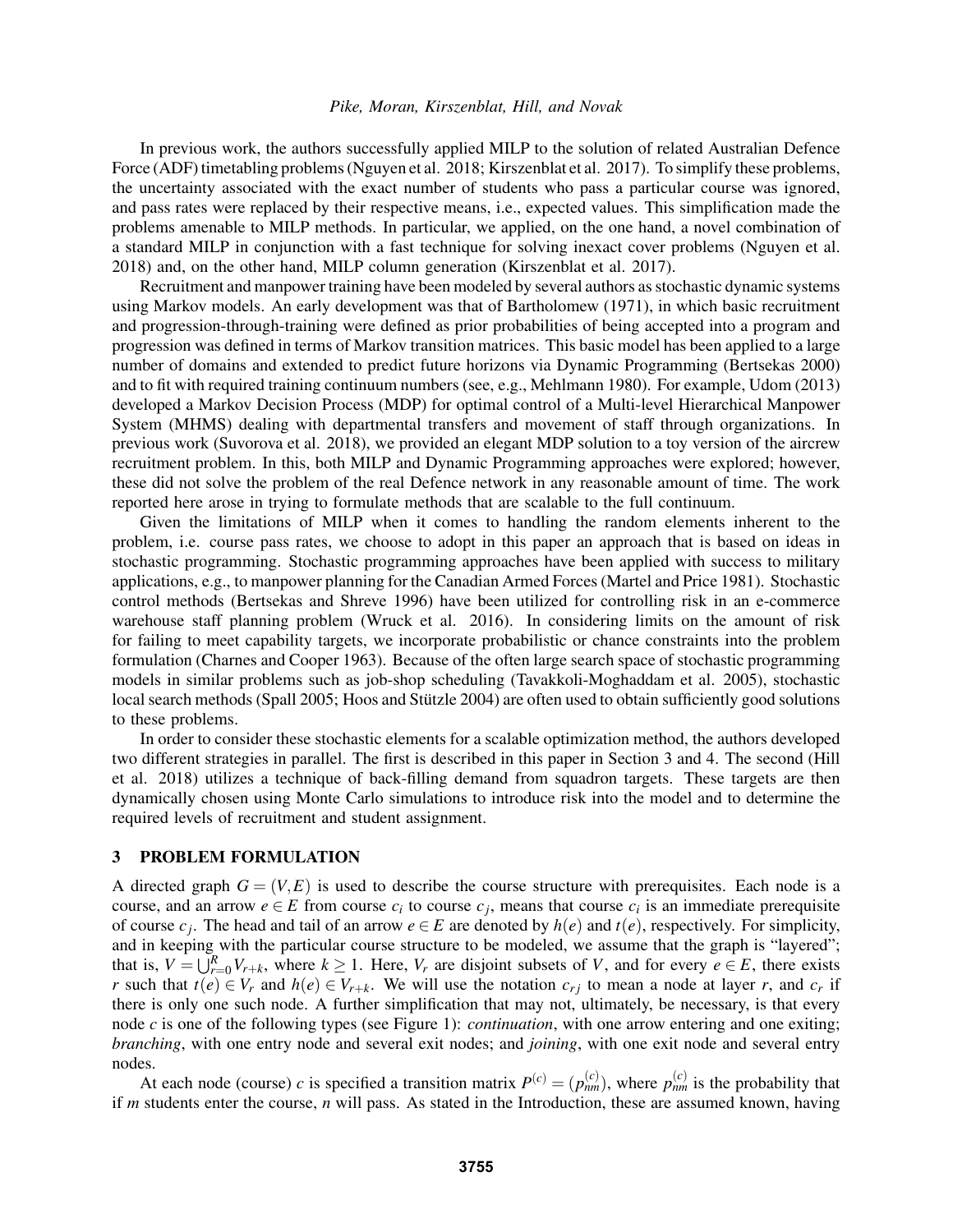

(a) Example of a branching node structure. (b) Example of a joining node structure.

Figure 1: Two different node structures.

been estimated from historical records. A reasonable assumption is that the number of passing students at different nodes are mutually independent, conditioned on the number entering each course. Squadron nodes *s*, similarly, have transition matrices  $P^{(s)} = (p_{nm}^{(s)})$  denoting the probability that of the *m* current pilots, *n* will remain at the end of the current time period and *m*−*n* will leave. Again this random process is assumed to be independent of the course pass-fail processes. Each course node has a buffer that retains all passing students from that node until they are assigned into a subsequent course or squadron. Thus, each node *c* has attached a number of students *s<sup>c</sup>* and a number in the buffer, *bc*.

There may be multiple initial nodes from which it is possible to recruit students. Also there will be multiple final nodes — *squadrons*. A key feature of this problem is that, at each of these squadrons, it is important to retain an *operational capability*: there need to be enough pilots to perform the required functions of the squadron. We assume an operational capability of  $N_s$  for  $s \in S$ .

It is assumed, again for simplicity, that the exiting of students from courses into buffers and assignment into buffers from prior courses are synchronous across the entire graph.

Students in the system are a cost to be minimized while, of course, maintaining capability over several years. We assume, again for simplicity, that each student imposes the same cost on the system, no matter their level of progress through the training continuum, however, this could easily be modified. We also assume, that once a student fails, they are no longer a part of training continuum.

Maintenance of operational capability, of course, cannot be guaranteed. For instance, it is possible, though improbable, for all students in a given course to fail. Accordingly, rather than an infeasible requirement that operational capability is achieved, we impose the softer constraint, chance constraint (Charnes and Cooper 1963), that the probability of achieving capability is at least  $1-\alpha$ , where  $0 < \alpha < 1$ . Evidently the smaller  $\alpha$ , the harder this constraint is to achieve.

At our disposal to control the system are the number of students recruited from outside into the initial course, and the assignment of students from earlier courses into later ones. These are the control variables. A control policy requires, for each arrow *e* in the graph, and each year *t*, a function  $\phi_e^t$  that assigns for each number of available students in *t*(*e*), including both passing students and those in the buffer, a number to be assigned to the following course  $h(e)$ . At an initial node, *c*, the control variable is a single number  $m_c^t$ at each time *t*, representing the number of recruits entering the initial courses of the training continuum.

The control problem is posed as a minimization of the total number of students conditioned on achievement of operational capability with probability  $1 - \alpha$ . Initial values  $B_c^0$ ,  $N_c^0$ ,  $N_s^0$  of students/pilots in buffers, courses, and squadrons are assumed known. A policy in terms of initial recruitments *m<sup>c</sup>* for  $c \in V_0$  and functions  $\phi_e^t$  for  $e \in E$ , to plan *T* years ahead is to be designed. Let E<sub>p</sub> denote the mathematical expectation with respect to the parameter vector **p** of variable pass rates  $p_{nm}^c$ . Formally, with N denoting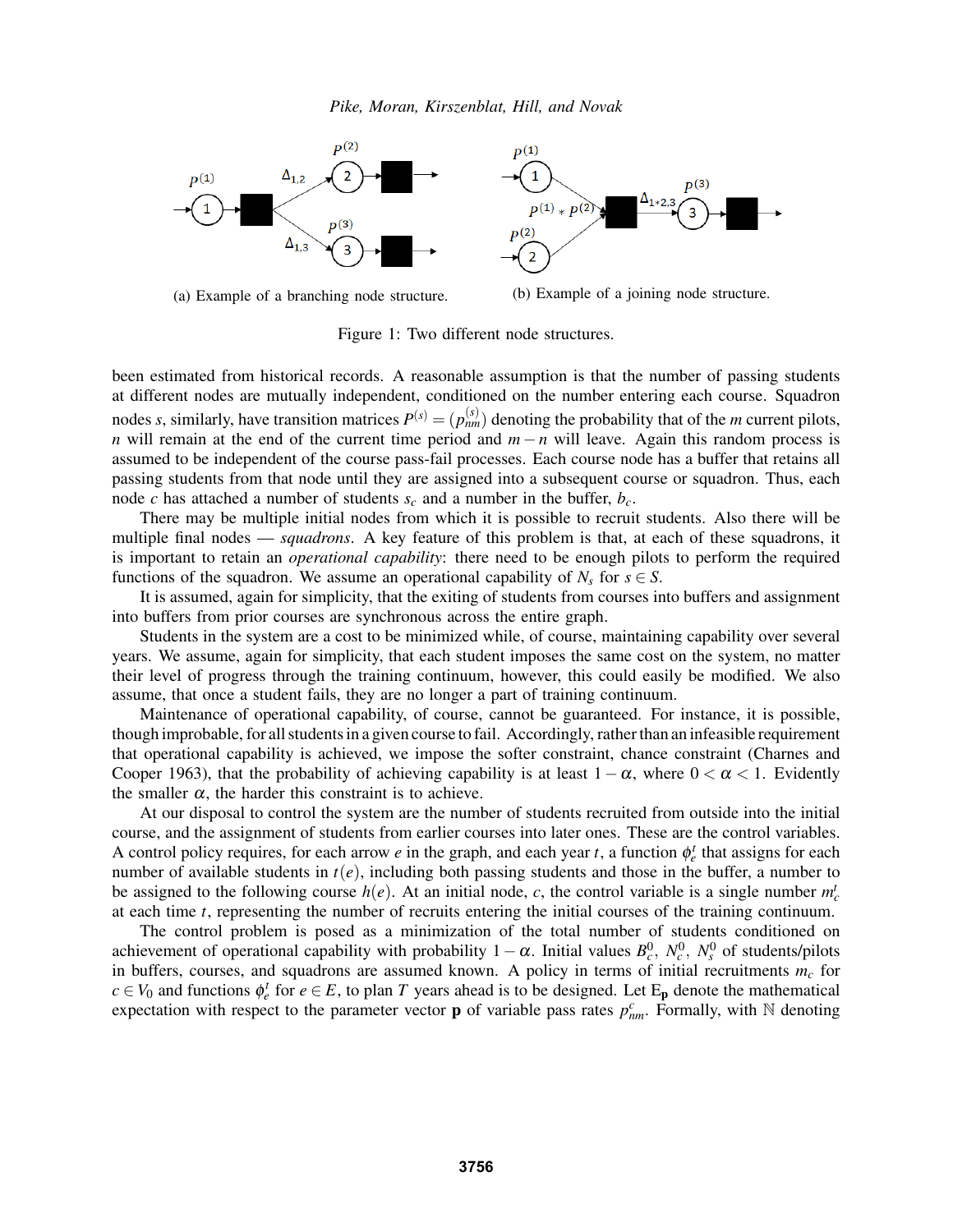the non-negative integers,

$$
\min_{\phi_e^t, m_{c_0}} \mathbb{E} \left[ \sum_{t=1}^T \sum_{c \in V} b_c^t + m_c^t \right] \text{ subject to } \Pr(n_s^t \ge N_s) \ge 1 - \alpha
$$
\n
$$
\text{where:}
$$
\n
$$
m_c^t = \sum_{e:h(e)=c} \phi_e^t (b_{t(e)}^{t-1} + n_{t(e)}^{t-1}),
$$
\n
$$
b_c^t = b_c^{t-1} + n_c^t - \sum_{e:c=t(e)} \phi_e^t (b_c^{t-1} + n_c^t),
$$
\n
$$
P^{(c)} (n_c^t = n | m_c^{t-1} = m) = p_{nm}^{(c)},
$$
\n
$$
b_c^0 = B_c^0, n_c^0 = N_c^0, n_s^0 = N_s^0, b_c^t, n_c^T, m_c^t \in \mathbb{N}, (c_0 \in V_0, e \in E, c, s \in V, t = 1, 2, ..., T).
$$
\n(1)

The control functions  $\phi_e^t$  assigned to edge *e* at time *t* are implemented as (sparse) 0 – 1 matrices  $\Delta^{t,e} = (\delta_{r,k}^{t,e})$  $r^{(r,e)}_{r,k}$ ):

$$
\delta_{r,k}^{t,e} = \begin{cases} 1 & \text{if } \phi(r) = k \\ 0 & \text{otherwise.} \end{cases}
$$
 (2)

As a result of the non-negativity of buffer sizes, Equation (1) enforces a flow conservation constraint on the δ-matrices associated with all edges leaving a given course *c*:

$$
\sum_{e:c=t(e)} \sum_{k} \delta^{t,e}_{r,k} k \le r,\tag{3}
$$

so that the number of students from a given buffer cannot exceed the number in the buffer together with newly graduating students from the preceding course. While, in theory, these  $\delta$ -matrices are infinite, they are constrained by reasonable numbers of students in the system, restrictions on course sizes and the (finite) time horizon, so that buffer sizes are limited.

### 3.1 Continuation Type

If there is just a linear progression of courses *c* leading from initial recruitment to deployment in a squadron, then a simple calculation using independence of pass-fails between courses yields that the operational capability constraint and the expected cost for a single year and three courses, as shown in Figure 2 are given by the following equations:

$$
\begin{aligned} 1 - \alpha &\ge P^{(3)}(n_3|m_3) \Delta_{2,3}(m_3, n_2) P^{(2)}(n_2|m_2) \Delta_{1,2}(m_2, n_1) P^{(1)}(n_1|m_1) \\ Y &= m_1 + \sum m_2 \Delta_{1,2}(m_2, n_1) P^{(1)}(n_1|m_1) + \sum m_3 \Delta_{2,3}(m_3, n_2) P^{(2)}(n_2|m_2) \Delta_{1,2}(m_2, n_1) P^{(1)}(n_1|m_1) \end{aligned} \tag{4}
$$

where  $Y$  is the cost as the expected number of students in the system. It can be seen that for the linear case, the chance constraint is computed from a Markov Chain with interspersed  $\delta$ -matrices.

### 3.2 Branching Type

To handle course structures with branching pathways, as shown in Figure 1a, a similar formulation to that in (4) can be used but it must include the flow conservation constraint given in (3). In this way, the  $\delta$ -matrices of the *branching* must be chosen such that, for a given input  $m_c^t$  (corresponding to the rows of the  $\delta$ -matrices), the summation of the output of students into each branch (corresponding to the column index of the *one* in the  $m_c^t$  row of the  $\delta$ -matrices) does not exceed  $m_c^t$ . The matrices are lower triangular reflecting the impossibility of sending more students out than the number coming in.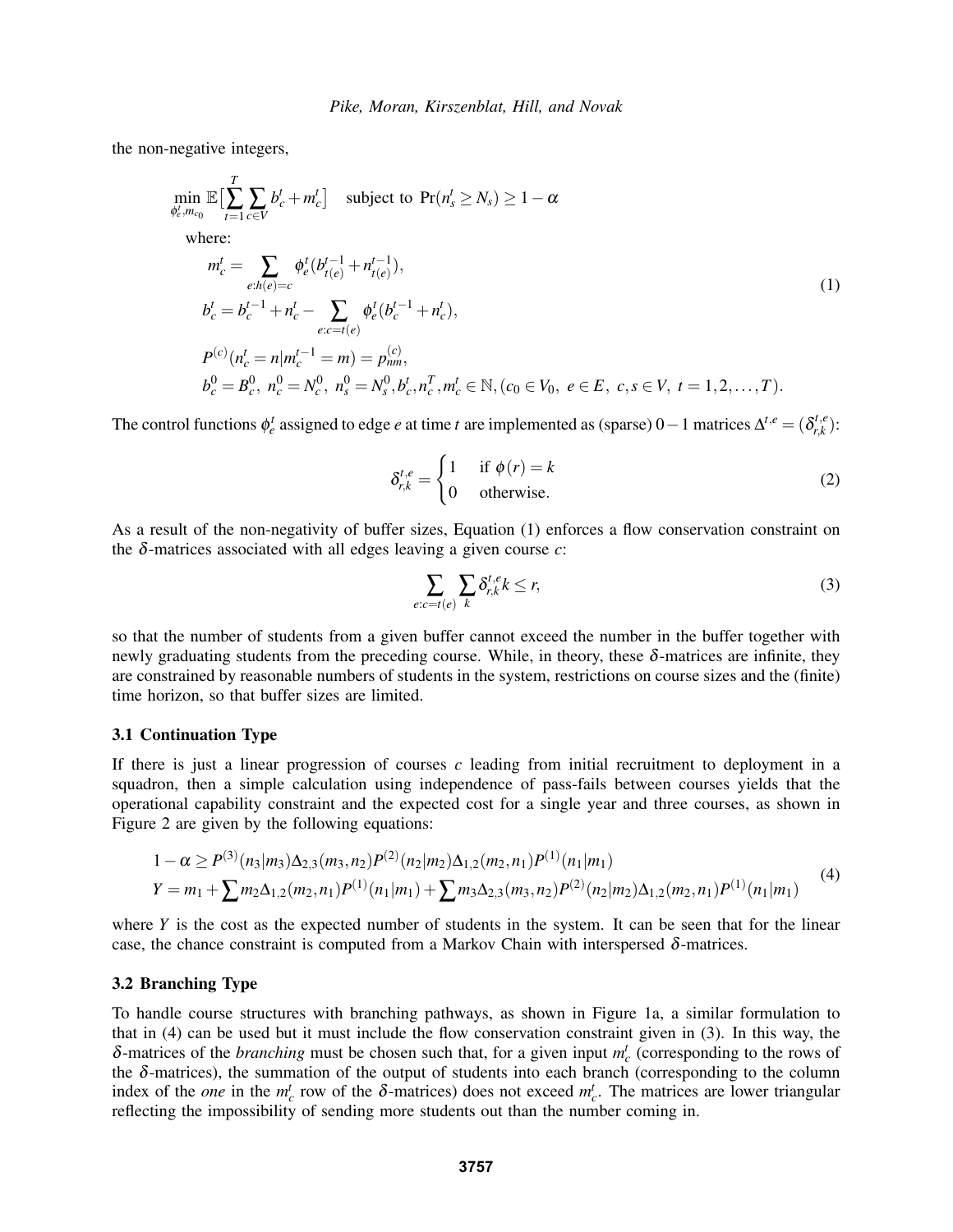

Figure 2: Example of three course linear structure.

### 3.3 Joining Type

To handle course structures with joining pathways, shown in Figure 1b, multiple functions  $\phi_e^t$  are needed to express the number assigned from  $c_i$  (via  $e_i$ ) into  $c$  at time  $t$ . We reduce the complexity by effectively constructing a virtual buffer to retain the qualified but as yet unassigned students from all of the courses *c*<sub>*i*</sub>. Then we only need one function, or equivalently,  $\delta$ -matrix to control assignment from all of  $c_i$  into *c*. In order to effect this virtual buffer scheme, it is useful to combine the probability transition matrices at the various nodes  $c_i$  into a single one. This is accomplished through a convolution of the probability transition matrices from each node, which for a two node join is given by Equation (5).

$$
P^{(1)} * P^{(2)} = \sum_{r=0}^{n} P^{(1)}(r|n_1)P^{(2)}(n-r|n_2)
$$
\n(5)

The convolution probability transition matrix must account for every possible input from all edges *e<sup>i</sup>* leading into the join and account for every possible output from the sum of those inputs. Therefore, the new probability transition matrix is multi-dimensional, with a dimension for the input of students *n<sup>i</sup>* from each edge  $e_i$ , and a single dimension for the output. It is also larger than the size of the incoming matrices, as it must account for the summation of the largest inputs from  $n_i$ .

### 3.4 Multiple Time Periods

The model described so far only handles a single time period. To move the simple formulation into multiple time periods, we repeat the course structure by the number of periods and join the course structures for each time period by buffer arrows. An example of this is shown in Figure 3. Here, Figure 3a is the part of the training continuum actually being analyzed. Figure 3b is a yearly temporal representation. For instance, the students that are in the buffer directly following the first course in the first year, can either be held in the buffer until the second year or they can proceed with the next course (Course 2) in the same year (Year 1). The joining structures in this case are slightly different to those for joining course pathways. There are no probability transition matrices between the buffers, so the convolution is performed with the transition matrix of course node *c* and an identity matrix representing the lack of stochasticity from buffer *b*.

#### 3.5 Specific Case

To test the validity and performance of the model, a part of the RAN course structure as shown in Figure 3a was used to run simulations, performed over a three year period on the representative course structure given in Figure 3b. This case involves the first two node types and joining buffer types over multiple years.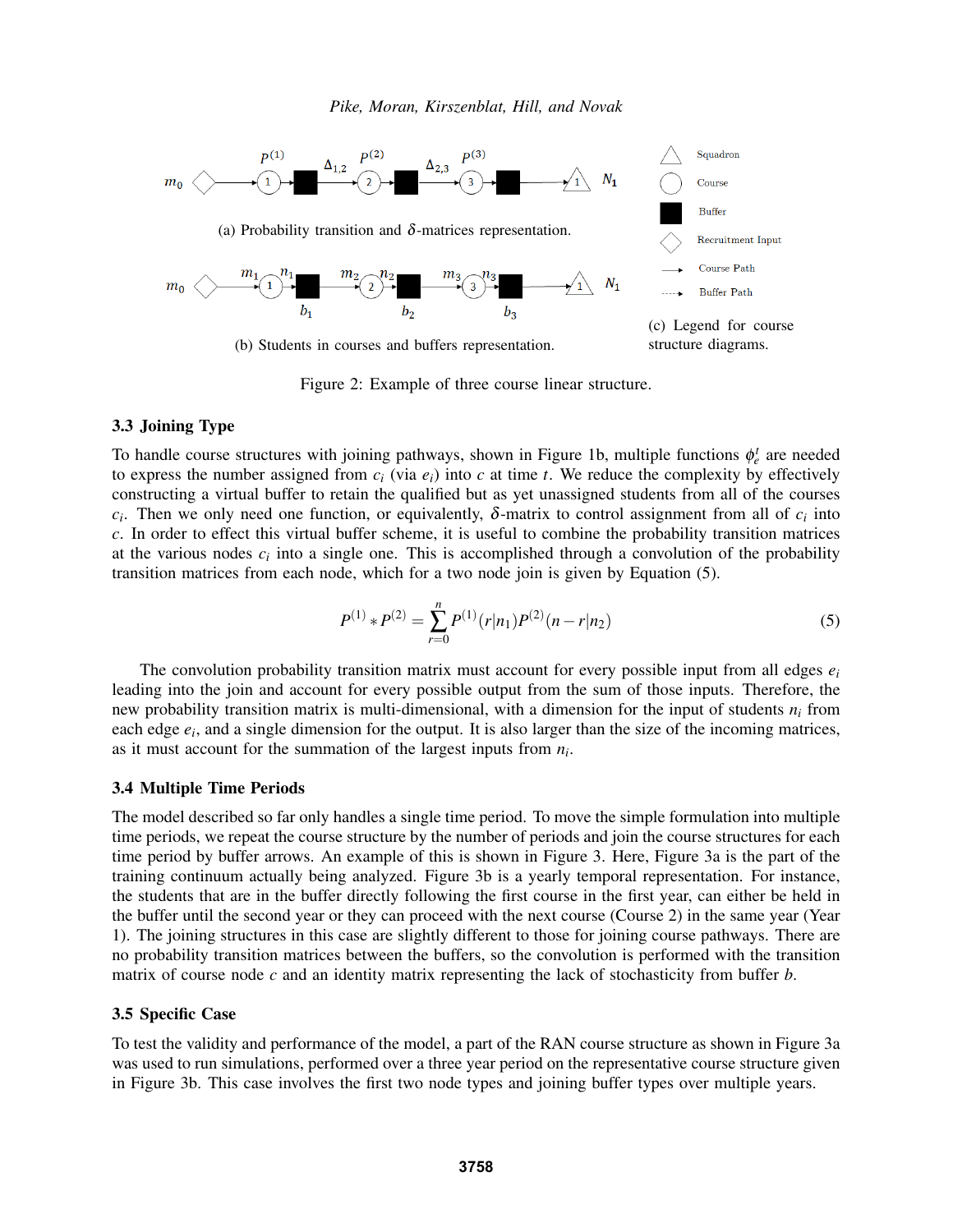*Pike, Moran, Kirszenblat, Hill, and Novak*



(b) Three year structure.

Figure 3: Part of the RAN course structure with a 3 year representation depicting the action of the buffers.

# 4 APPROACH

Our aim is to produce an algorithm to give close to optimal solutions to the problem described in (1), with given current buffer numbers, operational capability, and risk of achievement of the latter. This computation needs to be done in a relatively short time (a few minutes). Computation of the global optimal choice of matrices ∆ *<sup>t</sup>*,*<sup>e</sup>* over a reasonably large sized graph over even a few years is infeasible here. Instead, we resort to a suboptimal approach, referred to as the *Delta-Cycling Algorithm* (DCA). This first involves cycling through the nodes and their  $\delta$ -matrices, of which there are many different ways as illustrated in Figure 4.



Figure 4: Methods of cycling through courses.

For each  $\delta$ -matrix, the algorithm starts at the bottom row and determines the change in cost for increasing or decreasing the output by one for a given input. In terms of the values of the  $\delta$ -matrix, this means shifting the *1* in that row either to the left or to the right, and calculating the cost change associated with doing so, here on out referred to as *one-shifting*. As such, this part of the algorithm is effectively performing a descent local search. A one-shift that violates the chance constraint is considered to have an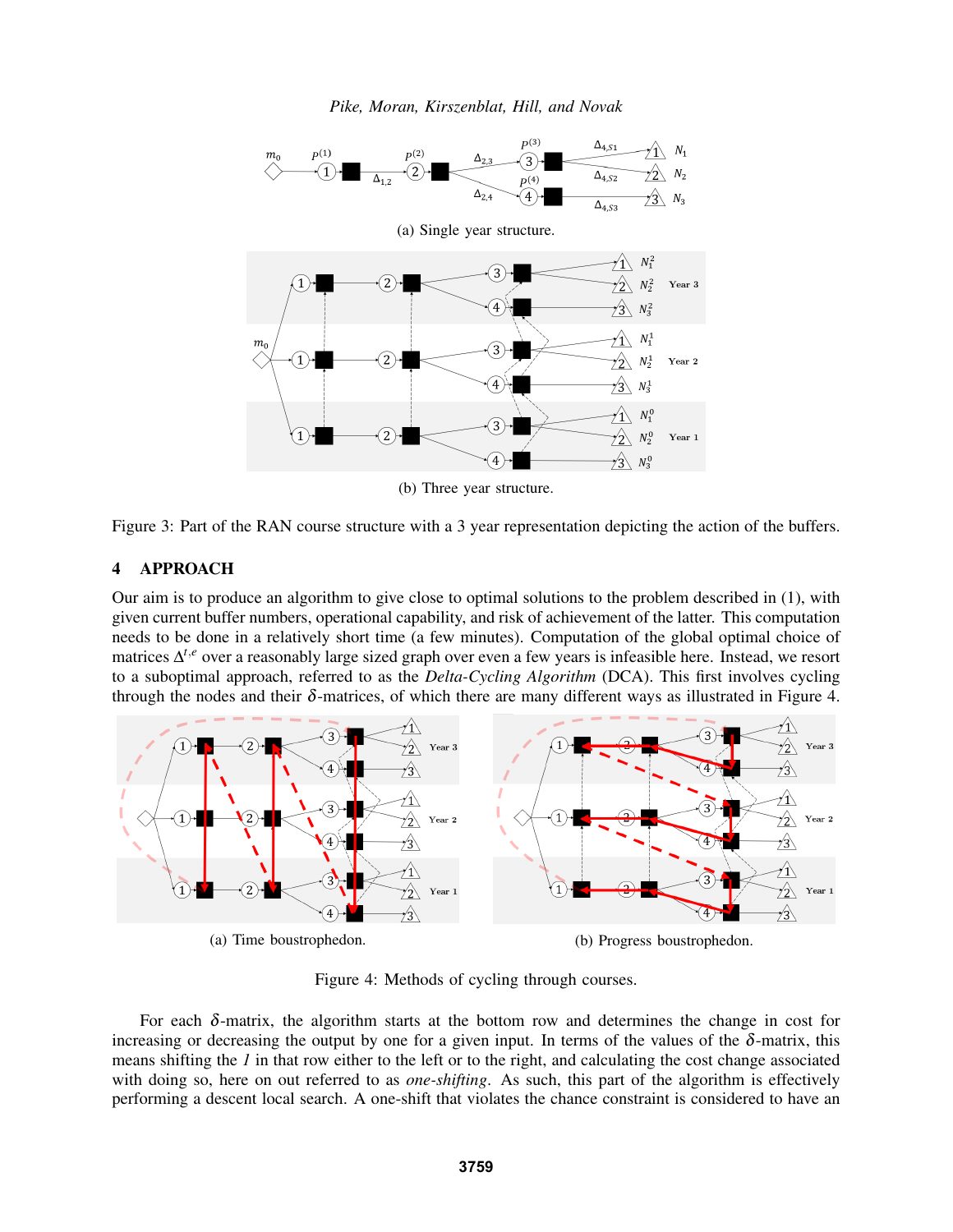infinitely high cost. The one-shift that generates the greatest reduction in the cost function is the one-shift that is performed on that row of the  $\delta$ -matrix. If both one-shifting left and right increases the cost, then neither one-shift is performed. The process is then repeated with the next row above and so on. Once the top row has been completed, the process is restarted from the bottom row and repeated, until there is no one-shift that can be actioned to decrease the cost without violating the constraints. This process is shown in Figure 5.

| $\begin{bmatrix} 1 & 0 & 0 & 0 \end{bmatrix}$ |  |                                                                                                                                                                                                                                                                                                                                                                                                       | 1000                                          |  |  | $\begin{bmatrix} 1 & 0 & 0 & 0 \end{bmatrix}$ |  |  | $\begin{bmatrix} 1 & 0 & 0 & 0 \end{bmatrix}$ |  |  |  | $\begin{bmatrix} 1 & 0 & 0 & 0 \end{bmatrix}$          |  |
|-----------------------------------------------|--|-------------------------------------------------------------------------------------------------------------------------------------------------------------------------------------------------------------------------------------------------------------------------------------------------------------------------------------------------------------------------------------------------------|-----------------------------------------------|--|--|-----------------------------------------------|--|--|-----------------------------------------------|--|--|--|--------------------------------------------------------|--|
|                                               |  |                                                                                                                                                                                                                                                                                                                                                                                                       |                                               |  |  |                                               |  |  |                                               |  |  |  |                                                        |  |
|                                               |  | $\begin{bmatrix} 0 & 1 & 0 & 0 \\ 0 & 1 & 0 & 0 \end{bmatrix}$ $\rightarrow$ $\begin{bmatrix} 0 & 1 & 0 & 0 \\ \leftarrow & 1 & \rightarrow & 0 \end{bmatrix}$ $\rightarrow$ $\begin{bmatrix} - & 1 & 0 & 0 \\ 1 & 0 & 0 & 0 \end{bmatrix}$ $\rightarrow$ $\begin{bmatrix} 0 & 1 & 0 & 0 \\ 1 & 0 & 0 & 0 \end{bmatrix}$ $\rightarrow$ $\begin{bmatrix} 0 & 1 & 0 & 0 \\ 1 & 0 & 0 & 0 \end{bmatrix}$ |                                               |  |  |                                               |  |  |                                               |  |  |  |                                                        |  |
| $[0 \leftarrow 1 \rightarrow]$                |  |                                                                                                                                                                                                                                                                                                                                                                                                       | $\begin{bmatrix} 0 & 0 & 0 & 1 \end{bmatrix}$ |  |  | $\begin{bmatrix} 0 & 0 & 0 & 1 \end{bmatrix}$ |  |  | $\begin{bmatrix} 0 & 0 & 0 & 1 \end{bmatrix}$ |  |  |  | $\begin{bmatrix} 0 & 0 & \leftarrow & 1 \end{bmatrix}$ |  |

Figure 5: One-shifting within a single  $\delta$ -matrix.

Importantly, the flow conservation constraint described in (3) must be adhered to for every one-shift in the  $\delta$ -matrices. Each one-shift — or change in the output — in the  $\delta$ -matrices must correspond to an equal and opposite one-shift in one of the dependent matrices (which correspond to the other branches at that node) in order to preserve the number of students. Thus, when calculating the cost change for a one-shift, it must be summed with the smallest increase (or largest decrease) in cost for the opposite one-shift in one of the dependent  $\delta$ -matrices.

This process is performed for all  $\delta$ -matrices. The algorithm will also cycle through the entire course structure and continue to do so until no more one-shifts are possible. It is evident that this approach will only find a local cost minimum. The greedy nature of the one-shift selection, means that one-shifting in a single row of a single  $\delta$ -matrix may limit choices of one-shifting in another by dint of hitting the limits of the chance constraint. As a result, the initialization of the  $\delta$ -matrices and the order in which they are optimized becomes very important. Techniques such as simulated annealing instead of descent could be used to avoid becoming stuck in a local minimum. We have resorted to a simpler approach, as the descent method is relatively computationally quick. We randomly seed the greedy search by choosing a number of random, but viable, initializations of the  $\delta$ -matrices. The Delta-Cycling Algorithm is applied for each of these initial random seeds and the optimal among them chosen.

To perform several trials with different initializations, the algorithm must compute quickly. Its speed is governed by the size of the  $\delta$ -matrices, which may be very large if student and buffer numbers are large. Efficiency is increased by only optimizing the  $\delta$ -matrices for a small bounded viable number of rows and columns (*region*), excluding inputs or outputs that are either too low or far exceed what is needed to meet the required capability, as shown in Figure 6.

To determine these  $\delta$ -matrix bounds, worst-case and best-case scenarios are considered. For the minimum bound, the best-case at each squadron of  $Pr(n_s^T \ge N_s) = 1 - \alpha$  is first calculated. The input  $m_s^t$  to achieve this is determined from a lookup table of the course probability distribution. The process is repeated for the preceding course node and continues moving backward through the directed graph, calculating new values of  $m_c^t$  and  $n_c^t$ , where the probability of obtaining the required output is always  $1-\alpha$ . This best-case scenario, underestimates assignment/recruitment numbers as the risk at an individual node will have to be larger than  $1-\alpha$  so as to meet the chance constraint  $Pr(n_s^t \geq 1-\alpha)$  because of compounding of risk (multiplication of probabilities). The  $m_c^t$  and  $n_c^t$  values then serve as the lower bounds for the viable region of each  $\delta$ -matrix.

Likewise, upper bounds are found by the same method, but for an individual course probability of  $1-\varepsilon$ where  $\varepsilon$  is a much smaller number. This use of  $\varepsilon > 0$  prevents an infinite output of students that arises from certainty of achieving capability. These bounds along with the flow constraint (unable to have a larger output than input) describe a smaller *viable region* to be optimized for each δ-matrix. As the worst-case and best-case scenarios are unlikely to occur, a tolerance can be specified to tighten these bounds as desired.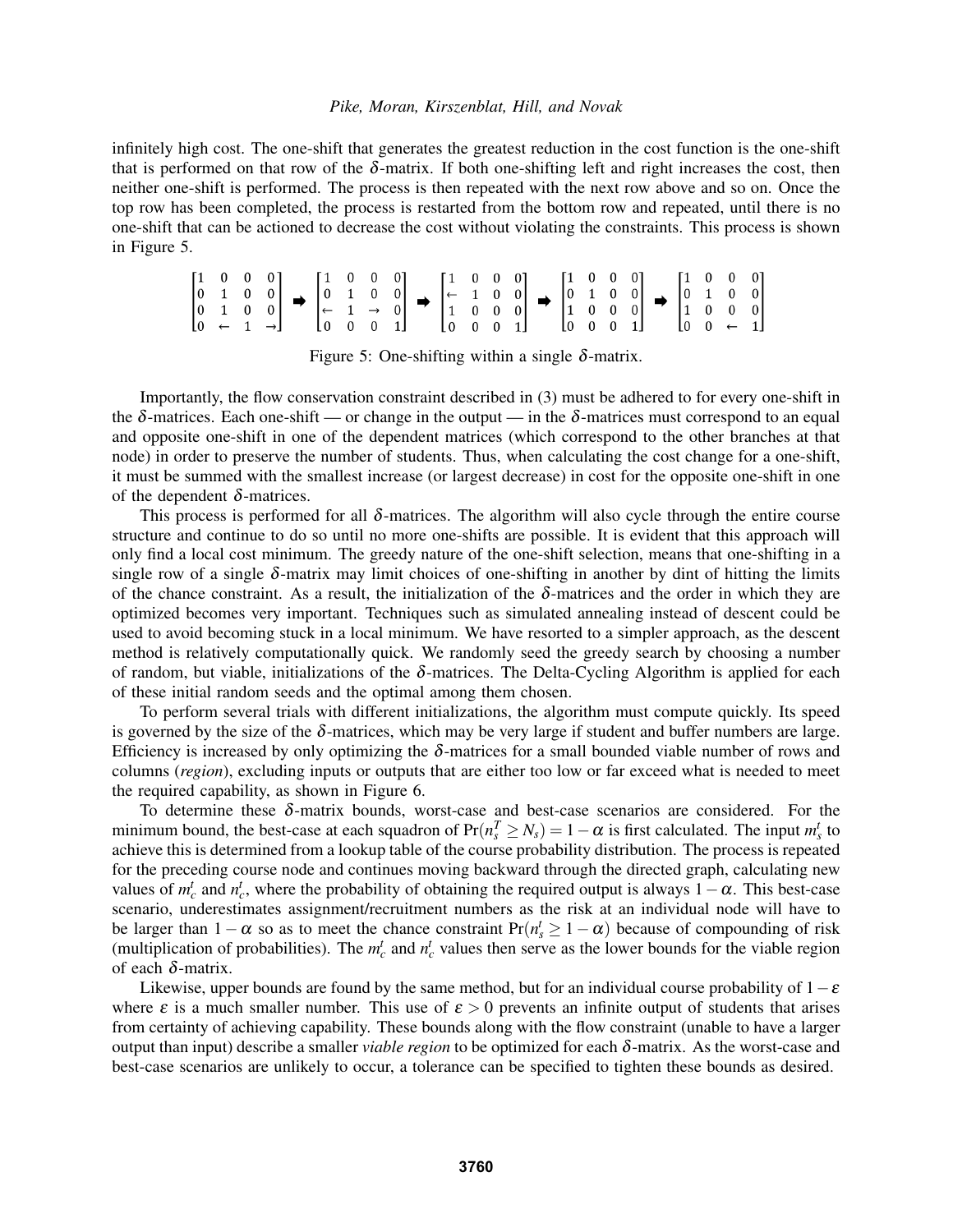

*Pike, Moran, Kirszenblat, Hill, and Novak*

Figure 6: The viable region for optimizing a  $\delta$ -matrix.

# 5 SIMULATION RESULTS

The Delta-Cycling Algorithm was implemented in Python for the course structure given in Figure 3b. The distributions were Binomial with a parameter *p* of 0.8 for course pass rates and 0.95 for squadron wastage. A yearly squadron target of four was desired with 80% probability of meeting capability.

Twelve trials were conducted with randomized initial  $\delta$ -matrices that adhered to the flow conservation constraint. The optimization order was that given in Figure 4b and individual  $\delta$ -matrices were optimized from bottom to top (greatest input to least input). The initial number of students in the system (including in the buffers) was initialized to zero.

The simulation was run on an Intel Core i7 7500U processor with 16GB of RAM. The total simulation time for all twelve trials was 501.04 seconds (8.35 minutes) with an average of 41.75 seconds per trial. Along with the main simulation results, computation speed trials were conducted to determine the scalability of the algorithm with regards to the number of time periods and size of matrices. These times are given in Table 1.

Table 1: Computational speed for varying time steps and matrix sizes (minutes).

|                                                                                        |  | $10 \t 20 \t 30 \t 40 \t 50 \t 60 \t 70$ |  |  |
|----------------------------------------------------------------------------------------|--|------------------------------------------|--|--|
| $\overline{2 \text{ Years}}$ 0.05 0.20 0.41 0.54 0.81 1.16 1.80                        |  |                                          |  |  |
| 3 Years   0.08   0.27   0.71   1.08   1.65   2.28   3.22                               |  |                                          |  |  |
| 4 Years   0.18   0.44   1.12   1.85   2.66   3.73   5.15                               |  |                                          |  |  |
| 5 Years $\vert 0.34 \vert 0.69 \vert 1.71 \vert 2.87 \vert 4.44 \vert 7.14 \vert 9.30$ |  |                                          |  |  |

# 6 RESULTS & DISCUSSION

Figure 7a and 7b depict the total expected number of students entering each course and the minimum number of recruits required to meet capability for a given risk, respectively. These are shown for  $\delta$ matrix one-shifting iterations ranging from 0 to 2500. Each line represents a different random δ-matrix initialization.

# 6.1 Local Minima

From Figure 7a and 7b it is clear that both the expected number of students in the system (the cost) and recruitment numbers converge to local minima — different initializations leading to different minima. This is expected as the algorithm uses a greedy descent method. By running many trials with different  $\delta$ -matrix initializations, different local minima are accessed and compared to give a close-to-optimal recruitment and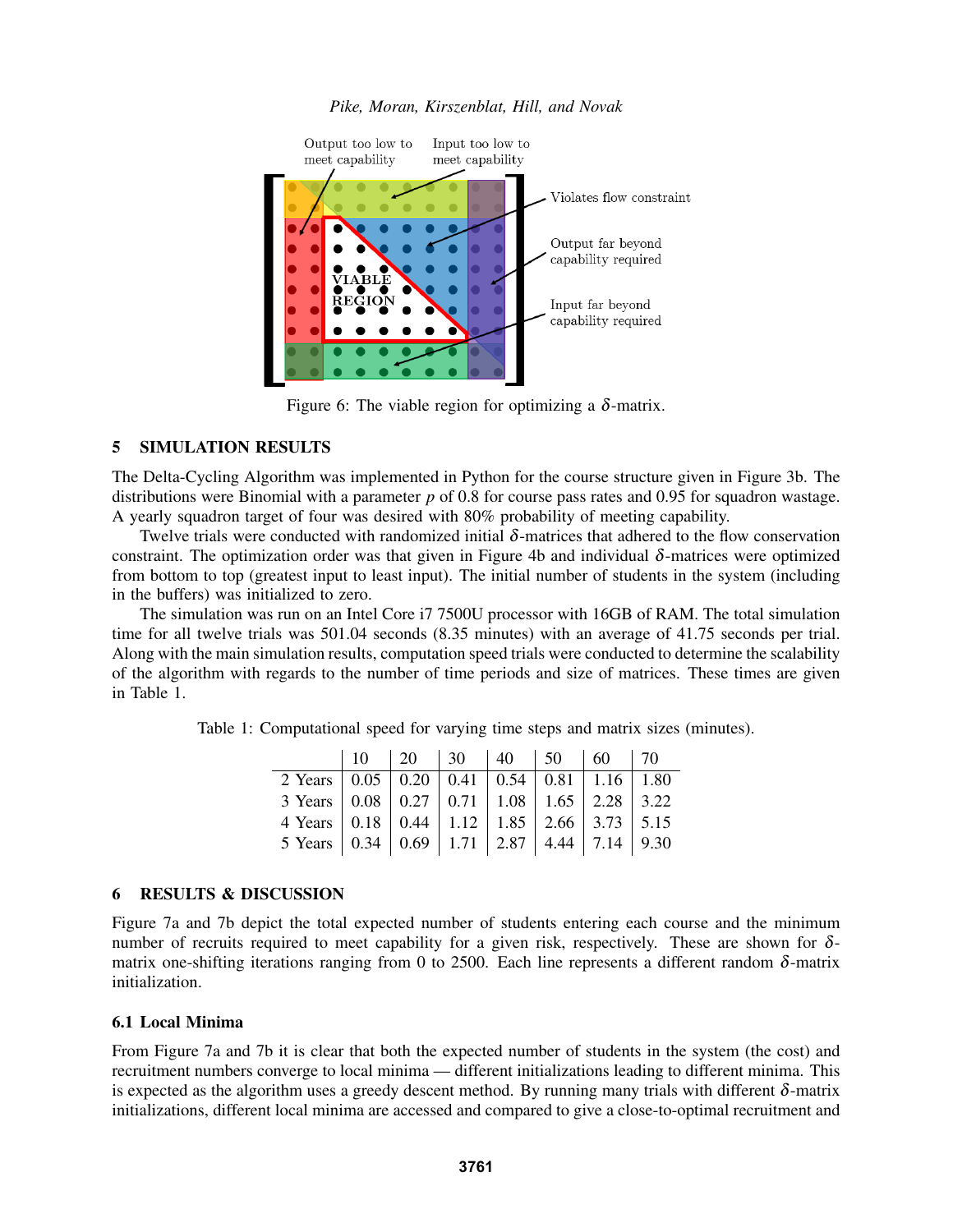



(a) The expected number of students of the system for increasing numbers of  $\delta$ -matrix one-shifting iterations. The different colored lines represent different random initializations of the  $\delta$ -matrices.

(b) The minimum recruitment required to meet a given risk for increasing numbers of  $\delta$ -matrix one-shifting iterations. The different colored lines represent different random initializations of the δ-matrices.

Figure 7: Simulation results of the Delta-Cycling Algorithm for different random initializations.

form an upper bound on the global minimum. We expect that as the number of trials increases eventually the global minimum will be found, even if it cannot be determined that it has been achieved. Each trial takes a reasonably short time to converge as shown in Table 1, though, the trials take longer for larger recruitment sizes and more time periods. Importantly, this process is highly parallelizable as each trial can be generated from a random  $\delta$ -matrix initialization seed. Inspection of the  $\delta$ -matrices and using brute force on small cases, indicates that the  $\delta$ -matrices have a regular pattern between student inputs and outputs which opens up future possibilities to explore this structure to more carefully find the functions  $\phi$  explicitly, but further analysis will need to be conducted to confirm this.

## 6.2 Minimizing Recruitment vs. Minimizing Students in the System

Comparison of Figures 7a and 7b yields noticeable similarities. Firstly, both plots exhibit a convergent decreasing trend. The  $\delta$ -matrix initializations that provide the least expected number of students at each course are also the initializations that provide the least entry recruitment number (light-blue line). The converse is also true as exhibited by the yellow and brown lines. Secondly, large decreases in cost occur in the same iterations as large decreases in entry recruitment number. These two similarities are to be expected, as decreases in the entry recruitment number have both a direct and indirect effect on cost as given in (1). It appears then that one-shifts in the  $\delta$ -matrices that lead to a reduction in entry recruitment number are the ones that have the greatest impact in reducing cost. This, albeit phenomenological feature, might be used to improve the Delta Cycling Algorithm by targeting rows that drive reduction in recruitment first.

Interestingly however, the minimum recruitment number does not necessarily correspond to the minimum value of the cost function. For instance, the gray line in Figure 7a has a consistent cost of approximately 112, greater than other initializations. Yet it has the lowest (along with the light-blue line) recruitment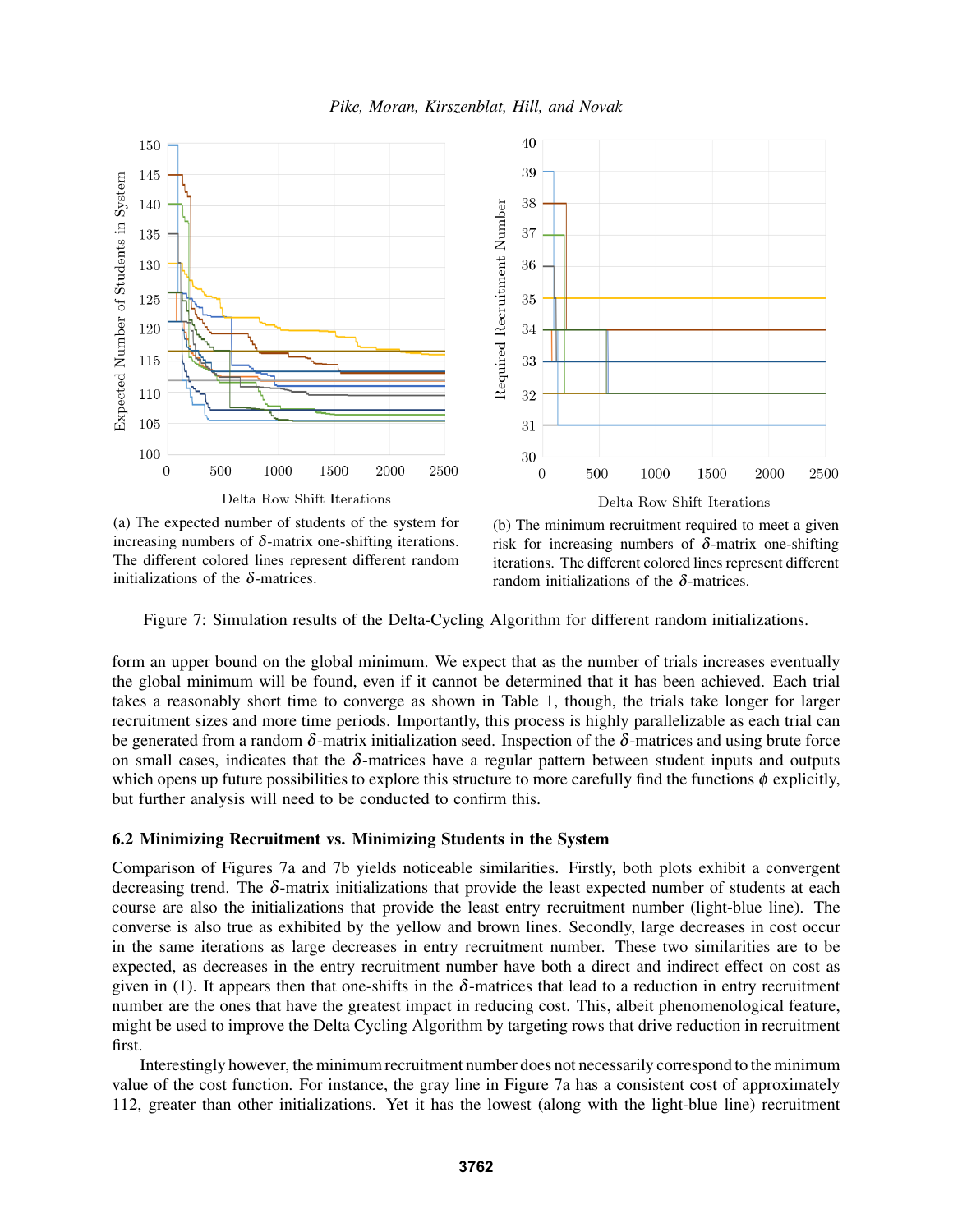number. The relationship between recruitment number and the expected number of students in the system is not always monotonic. That being said, the two values appear to correlate with one another to an extent.

# 7 CONCLUSION

We have described a stochastic programming model for the optimization of expected costs while minimizing risk of failure to achieve operational capability in the context of the Royal Australian Navy aircrew training continuum. The Delta-Cycling Method, for determining the minimum number of students to recruit for RAN training as well as how to assign those students amongst the different courses, has proved to be a reasonably efficient computational approach to solution of this optimization problem. Multiple trials of the algorithm can be performed quickly to obtain a reasonable estimate of the recruitment number. It has been found that the greedy Delta-Cycling Method causes rapid convergence of the expected number of students in the system to local minima. This, combined with random seeding, has been seen to yield improvements to what appear from simulations to be global minima. Other factors observed in simulations indicate the possibility of using initial recruitment, which correlates well, though not perfectly with the overall expected cost, as a "first pass" cost to speed up computation, as well as bounds on course assignment numbers to reduce the search space. Finally patterns observed in the δ-matrices used for controlling student assignment provide a hint that alternative and less computationally expensive approaches will be achievable in future.

# **REFERENCES**

- Akinyele, S. T. 2007. "Determination of the Optimal Manpower Size using Linear Programming Model". *Research Journal of Business Management* 1(1):30–36.
- Bartholomew, D. J. 1971. "The Statistical Approach to Manpower Planning". *The Statistician* 20(1):3–26.
- Bertsekas, D. P. 2000. *Dynamic Programming and Optimal Control*. Belmont, USA: Athena Scientific.
- Bertsekas, D. P., and S. E. Shreve. 1996. *Stochastic Optimal Control: The Discrete-Time Case*. Belmont, USA: Athena Scientific.
- Birge, J. R., and F. Louveaux. 2011. *Introduction to Stochastic Programming*. New York, USA: Springer.
- Charnes, A., and W. W. Cooper. 1963. "Deterministic Equivalents for Optimizing and Satisficing under Chance Constraints". *Operations Research* 11(1):18–39.
- Hill, B., D. Kirszenblat, B. Moran, and A. Novak. 2018. "Optimising Recruitment to Achieve Operational Capability Conditional on Appetite for Risk". In *Proceedings of the 2018 Winter Simulation Conference*, edited by M. Rabe et al. Piscataway, New Jersey: IEEE.
- Hoos, H. H., and T. Stützle. 2004. Stochastic Local Search: Foundations and Applications. San Francisco, USA: Morgan Kaufmann Publishers.
- Kirszenblat, D., B. Hill, V. Mak-Hau, B. Moran, V. Nguyen, and A. Novak. 2017. "Using Column Generation to Solve an Aircrew Training Timetabling Problem". In *22nd International Congress on Modelling and Simulation*, edited by G. Syme et al., 667–673. Hobart, Australia: Modelling and Simulation Society of Australia and New Zealand Inc.
- Martel, A., and W. Price. 1981. "Stochastic Programming Applied to Human Resource Planning". *The Journal of the Operational Research Society* 32(3):187–196.
- Mehlmann, A. 1980. "An Approach to Optimal Recruitment and Transition Strategies for Manpower Systems using Dynamic Programming". *Journal of the Operational Research Society* 31(11):1009–1015.
- Mokhtari, H., and M. Dadgar. 2015. "Scheduling Optimization of a Stochastic Flexible Job-Shop System with Time-Varying Machine Failure Rate". *Computers and Operations Research* 61(3):31–45.
- Nguyen, V., B. Moran, T. Caelli, B. Hill, and A. Novak. 2018. "Dancing Links for Optimal Timetabling". *Journal of Military Operations Research (to appear)*.
- Spall, J. C. 2005. *Introduction to Stochastic Search and Optimization: Estimation, Simulation and Control*. New York, USA: John Wiley & Sons.